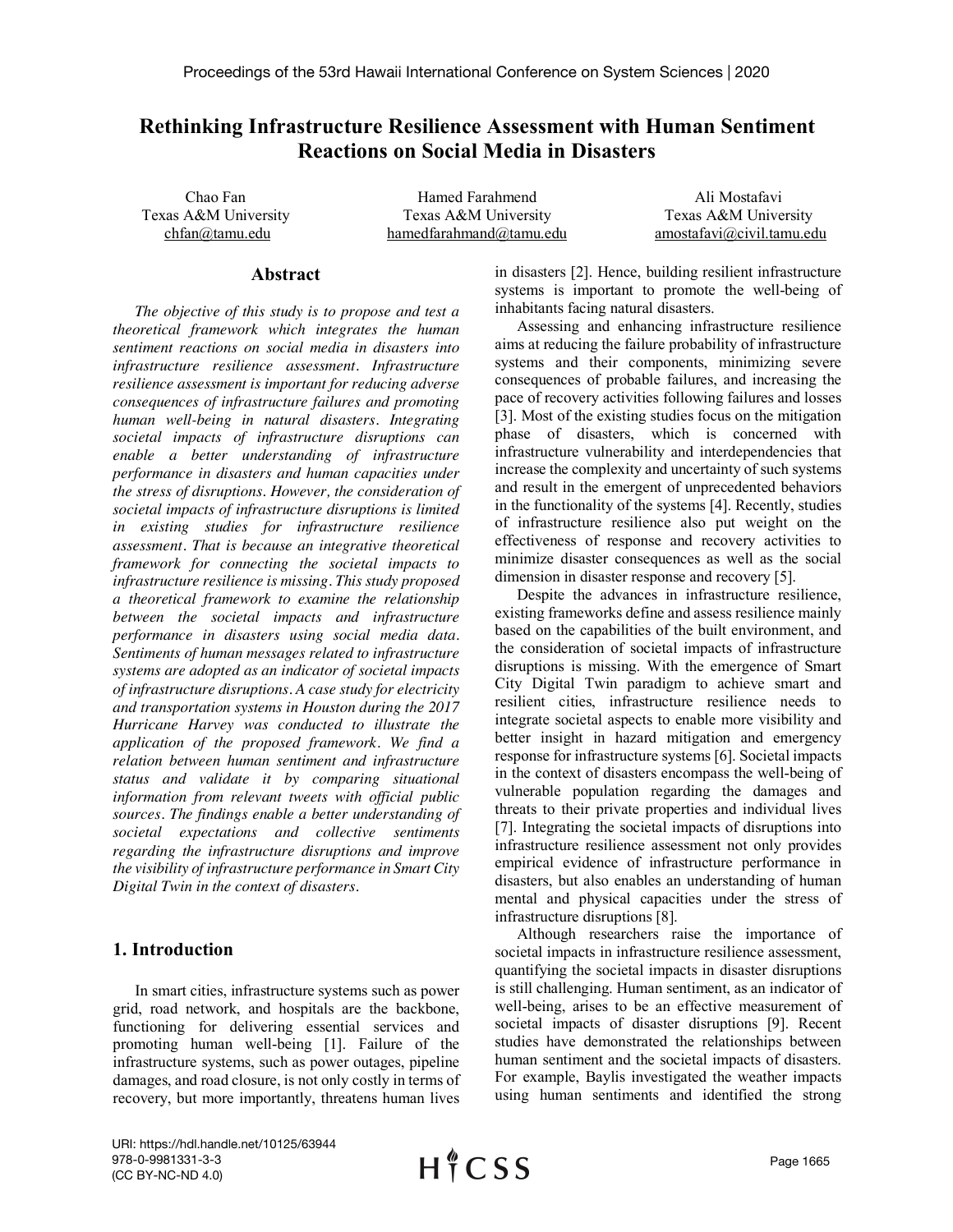correlation between meteorological conditions and the sentiment of human expressions [10]. Furthermore, as the use of social media like Twitter, Facebook, and Instagram is increasing, massive online social posts on these platforms become a valuable source of information to characterize human sentiments and reactions regarding infrastructure disruptions in disasters [11]. In particular, Twitter as a microblogging platform allows people to specify their situation by posting and sharing a message with up to 280 characters. Unlike traditional media such as broadcast and news articles, the participation of a great number of users enables people to efficiently communicate information, a feeling, or a reaction regarding infrastructure disruptions in disasters. Such extensive involvement and efficiency enable Twitter data to capture the human sentiments in disaster disruptions.

As society face the benefits and potential of Twitter, the studies using social media data for examining human sentiment reactions in disasters is manifold and growing rapidly, including studies that use social media data for disaster damage assessment, and relief needs classification [12]. For example, Kryvasheyeu et al. studied the spatiotemporal distribution of disasterrelated tweets and found a strong relationship between the proximities to the disaster path and the sentiments of relevant tweets [13]. Lu et al. proposed a visual analytics model for analyzing the geographical patterns of human sentiment in disasters using geotagged tweets [14].

While the analysis of human sentiments from social media data in disaster contexts is growing, little is known regarding the relation between infrastructure resilience and human sentiment reactions. One reason is that an integrative theoretical framework for connecting human sentiment reactions to infrastructure performance is missing in existing studies. To address this knowledge gap, this paper proposed a novel assessment framework for infrastructure resilience considering human sentiment reactions. A case study related to infrastructure disruptions (electricity and transportation facilities) during the 2017 Hurricane Harvey over Houston area was conducted to illustrate the application and capability of the framework.

## **2. Related work**

In the past few decades, researchers have proposed multiple approaches to assess the resilience of infrastructure systems facing disruptions, including empirical approaches, network-based approaches, and simulation-based approaches. Among these approaches, network-based and simulation-based techniques are more commonly adopted in existing studies. Networkbased approaches have been used to model post-disaster



## **Figure 1. Theoretical framework for analyzing the relationship between infrastructure resilience and human sentiments.**

functionality resilience in infrastructure systems [15]. In this models, infrastructure systems are modeled as networks to quantify resilience based on network theory and measure absorptive, adaptive, and restorative capacities [16].

In addition, simulation-based approaches employ different simulation techniques such as System Dynamics (SD) and Agent-based Modeling (ABM) to model the functionality of the system and explore system resilience. For example, SD has been used to simulate the recovery of various infrastructure systems following disasters considering uncertainties and complexities in the entire recovery process and the limitation of resources [17]. ABM is also an objectoriented simulation technique that is capable to model the performance of a system as the aggregation of the interactions of multiple entities that form the overall functionality of the system [18]. ABM contributes to integration of social behaviors and human perceptions into the risk and resilience assessment, which significantly benefits the effectiveness of disaster preparedness [19].

There is a rich body of knowledge about the infrastructure resilience assessment employing a variety of approaches and techniques to model pre-disaster preparedness, post-disaster failures and disruptions, and restoration of infrastructure systems. However, the main emphasis in such research studies is the mitigation and preparation actions and decisions to increase the capacity of the infrastructure to cope with the risk of disruptions. Thus, studies aiming at integrating societal impacts of infrastructure disruption into infrastructure resilience assessment during and after the disaster are limited. One reason is that measuring the societal impacts of infrastructure failures is also challenging in the complex disaster context. Some of the existing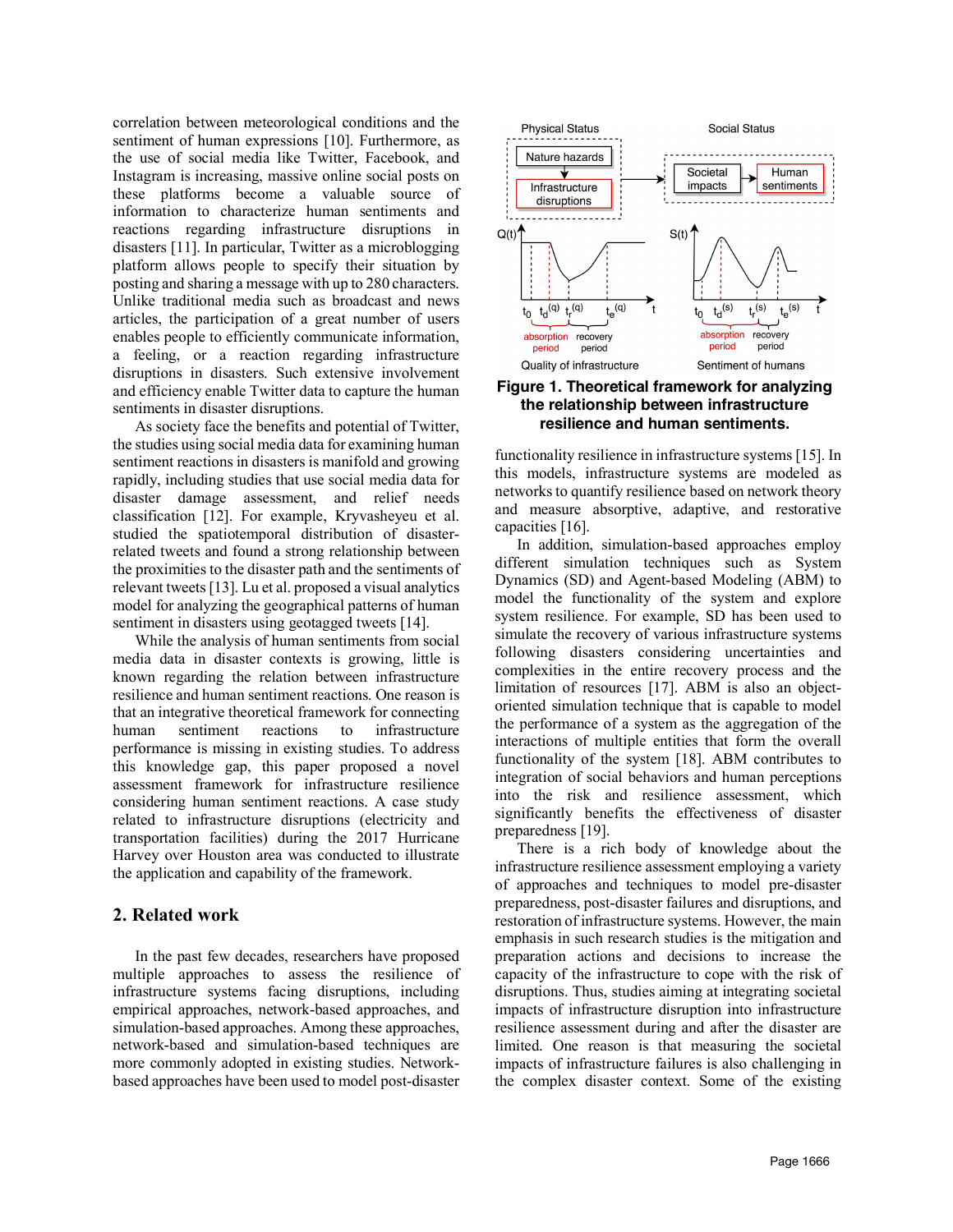studies have employed social media data to understand the disaster impacts. For example, Samuel and Taylor studies the correlation between vulnerable populations and Twitter activities [20]. Neppalli et al. analyzed human sentiment in Hurricane Sandy using Twitter posts and showed that human sentiment varies across different locations based on the distance to disaster [21]. Chen et al. performed sentiment analysis on tweets posted during Hurricane Harvey to investigate spatiotemporal parameters impacting human sentiment in disaster situation [22].

In sum, since the infrastructure systems play key roles in maintaining the well-being of the residents at risk and developing opportunities to promote the quality of life in the community, consideration of the societal impact of the infrastructure disruption in the assessment of resilience is imperative. Therefore, a proper resilience assessment framework should be able to consider the interconnection between the human and infrastructure. The framework should also be able to appropriately deal with large-scale human-generated data in infrastructure disruptions.

## **3. The proposed theoretical framework**

During the last decades, multiple resilience models have been proposed to characterize the dynamic situation and measure the quality of infrastructure systems under the stress of disasters. For generality, the quality of infrastructure is assumed to represent the abilities of the infrastructure that can provide functioning services to the residents [23]. The first conceptual model was proposed by Bruneau et al., which measures the resilience of infrastructure as the size of the expected degradation in quality (probability of failure), over time (that is, time to recovery) [3]. The proposed theoretical framework for infrastructure resilience assessment is built upon this basic idea and integrate the connections between the reactions of vulnerable population and the performance of the built environment which are exposed to the natural hazards (see Figure 1).

#### **3.1 Definitions of time and periods**

To establish a common framework for examining infrastructure resilience with the consideration of human sentiments, a unified terminology is proposed, while their relationships are analyzed and presented in this paper.

Built environment including infrastructure systems is firstly attacked by disasters when the disasters approach the urban area (Figure 1,  $t_0$ ). With the increase of the intensity and the cumulative stresses of the natural

disasters, disruptions start appearing in the built environment (Figure 1,  $t_d^{(q)}$ ). The disruptive events such as utility cutoff and road closure further make negative effects on human's lives including limited access to grocery stores and not being able to cook. The quality of the infrastructure systems reaches to the minimum at time  $t_r^{(q)}$  [6]. Affected people have to take response actions to protect themselves, repair the damages, restore the qualities of infrastructure systems, and resist the stress of natural disasters. After disasters pass and restoration efforts are conducted, the infrastructure systems resume operations at time  $t_e^{(q)}$ , and people's sentiment also goes up again.

There are two important periods for measuring infrastructure resilience and human sentiments: absorption period and restoration period. In the absorption period, infrastructure systems absorb the stress from natural disasters. For example, the stress of regular weather conditions such as drizzle and breeze can be absorbed by the infrastructure systems and will not lead to any disruptions. However, the infrastructure cannot withstand extreme weather conditions such as hurricanes, snowstorms, and earthquakes because the stress of extreme weather conditions exceeds the absorptive capacities of the infrastructure systems. Physical disruptions serve as a form of absorption for infrastructure to absorb the stress from the extreme weather. The quality of the infrastructure drops to the nadir when the physical disruptions happen. Hence, we define the absorption period for infrastructure systems is the time period between  $t_0$  and  $t_r^{(q)}$ . In the restoration period, the infrastructure systems restore their functioning based on the response and recovery actions and the unloading of disasters. Thus, the recovery period is defined as the period between  $t_r^{(q)}$  and  $t_e^{(q)}$ . Coupling these two periods (from  $t_0$  to  $t_e^{(q)}$ ), the resilience of infrastructure systems tends to be measured by a resilience triangle implying the absorptive capacity and restorative capacity of the infrastructure.

Facing the disasters, people may have their own expectations for the intensity of the disasters and the damages that would be caused by disasters. As affected people experience the disruptive events and the subsequent adverse impacts (e.g., life loss and property damages), they would have different sentiments regarding the differences between the real disruption situation and their expectations. That is, people would have highly positive expressions when the real situation is better than their expectations at time  $t_d^{(s)}$ . For example, there are fewer damages or closed road sections than the affected people predicted before the disruptions. On the contrary, the sentiment of the human expressions would drop fast if the severity of the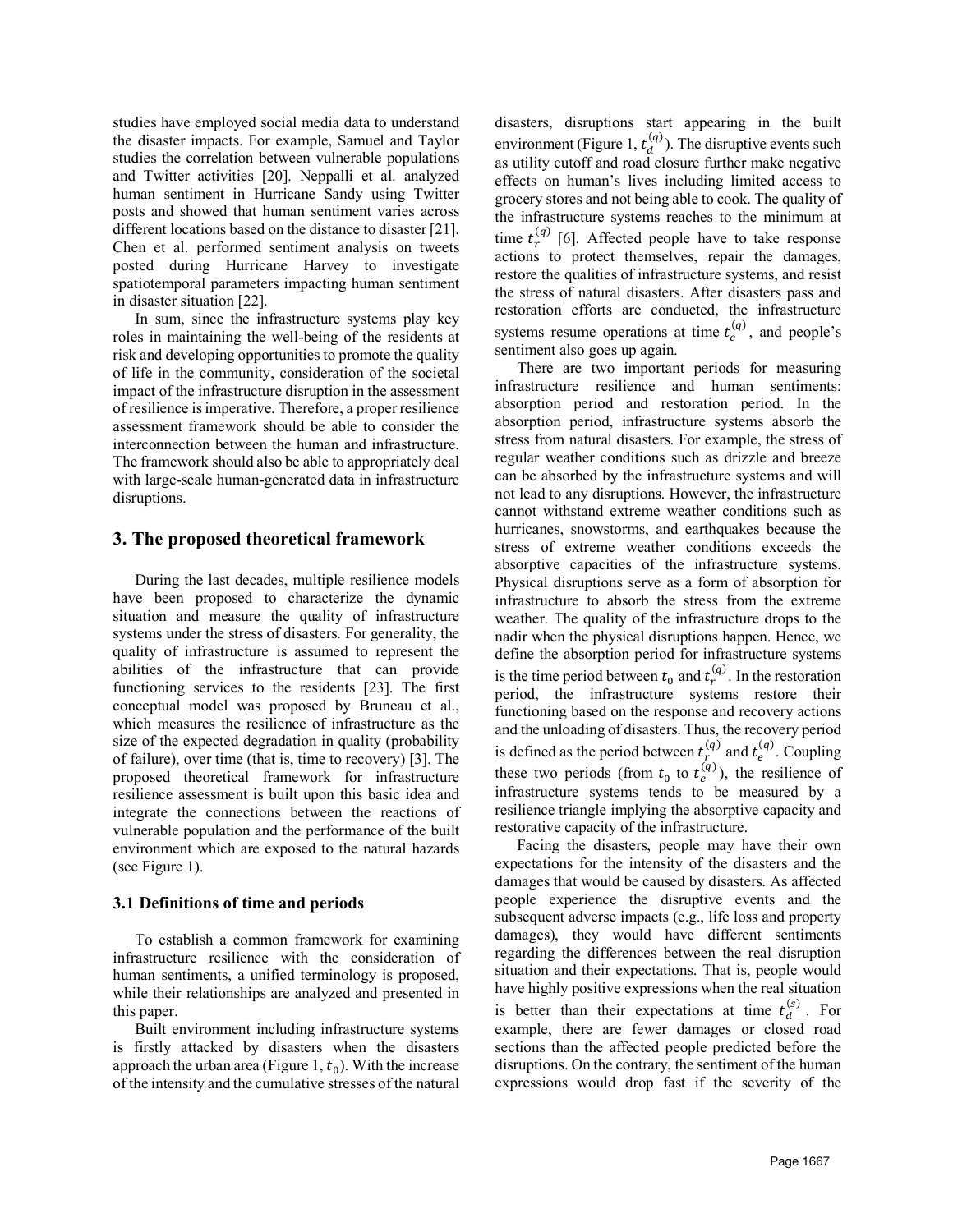disruptions exceeds the expectations and the affordable capacities of affected people and reach to the minimum at time  $t_r^{(s)}$ . Similarly, the absorption period for humans is defined as the period between  $t_0$  and  $t_r^{(s)}$ . Finally, the human sentiment goes up when the services are restored after the disasters at time  $t_e^{(s)}$ . The recovery period for humans is defined as the period between  $t_r^{(s)}$  and  $t_e^{(s)}$ .

#### **3.2 Formulations of temporal differences**

The dynamics of the infrastructure quality is corresponding to the human sentiment in their relevant posts, which can indicate the impacts of the infrastructure performance on human lives. The changes in human sentiments are also correlated to the timing of the infrastructure disruptions and restoration. However, the periods for infrastructure and humans do not always perfectly align. Due the expectations and affordable capacities of affected people, there exists temporal differences of the time and periods between infrastructure and humans. To better characterize their correspondence and relations, we formulate two indicators to quantify the temporal differences.

The first temporal difference captured in the framework is the difference between the time  $t_d^{(q)}$  when infrastructure disruption happens and the time  $t_d^{(s)}$  when human sentiment starts to drop. We define this difference,  $\Delta_d$ , as the capacity of humans to afford the adverse impacts of the infrastructure disruptions. The larger the  $\Delta_d$  is, the higher the capacity of the affected people to withstand the impacts of disruptions.

$$
\Delta_d = \left| t_d^{(q)} - t_d^{(s)} \right| \tag{1}
$$

Similarly, we can define  $\Delta_r$  as the difference between the time  $t_r^{(q)}$  that disruption restoration is triggered and the time  $t_r^{(s)}$  that the human sentiment reaches to minimum and starts to raise.  $\Delta_r$  is to measure the extent to which the performance of infrastructure recovery satisfies the expectations of the humans and the extent to which the recovery of infrastructure relieves the negative impacts of the disruptions.

$$
\Delta_r = \left| t_r^{(q)} - t_r^{(s)} \right| \tag{2}
$$

This indicator is important to measure the response and recovery performance of facility agencies regarding the service disruption. The higher the  $\Delta_r$  is, the worse the recovery is. These two quantitative indicators are able to capture the relation between infrastructure performance and human sentiments, which contribute to a comprehensive examination of infrastructure resilience to disasters.

#### **3.3. Model verification and validation**

Once the dynamics of infrastructure performance and human sentiments are characterized by the proposed framework. There remains a critical question, whether collective human sentiment exactly indicate humans' perceptions regarding the performance of infrastructure. This question is important because it is the key to the reliability and validity of the results and finding generated by the proposed framework. In this framework, we employed two steps to conduct the model verification and validation to ensure the validity and reliability of the results and findings.

First, to verify the reliability and credibility of the process when implementing the framework in real cases, we proposed two approaches: verifying the content of the tweets to confirm that the content and the sentiment are matched; and verifying the user distribution of their sentiments to confirm that there is no dominant users who govern the collective sentiments. These two approaches can benefit the reliability of the sentiment measurement and the findings when comparing the sentiments and infrastructure performance.

Second, we validate the findings and implications by using external sources such as public data from infrastructure agencies, and household surveys from the disaster-affected area. The data from infrastructure agencies can precisely record the status of the infrastructure facilities during disasters and have quantitative measurements to indicate the performance of service facilities. Additionally, household survey is an important approach to collect the data about human perceptions, impacts and reactions during the disasters. Hence, the results from the household survey is reliable to validate the results of the human sentiments analyzed by the proposed framework.

#### **4. Case study of Hurricane Harvey**

To illustrate the capabilities of the proposed theoretical framework, we conducted a case study for two severe infrastructure disruptions (i.e., power outages, and road closure) during the 2017 Hurricane Harvey.

#### **4.1. Disaster context and data collection**

Hurricane Harvey, a category 4 tropical storm, landed in Houston late August in 2017. As shown in Figure 2(a), Hurricane Harvey brought rainfall from August 27 to August 29, caused large-scale flooding and undermined infrastructure systems in the affected areas.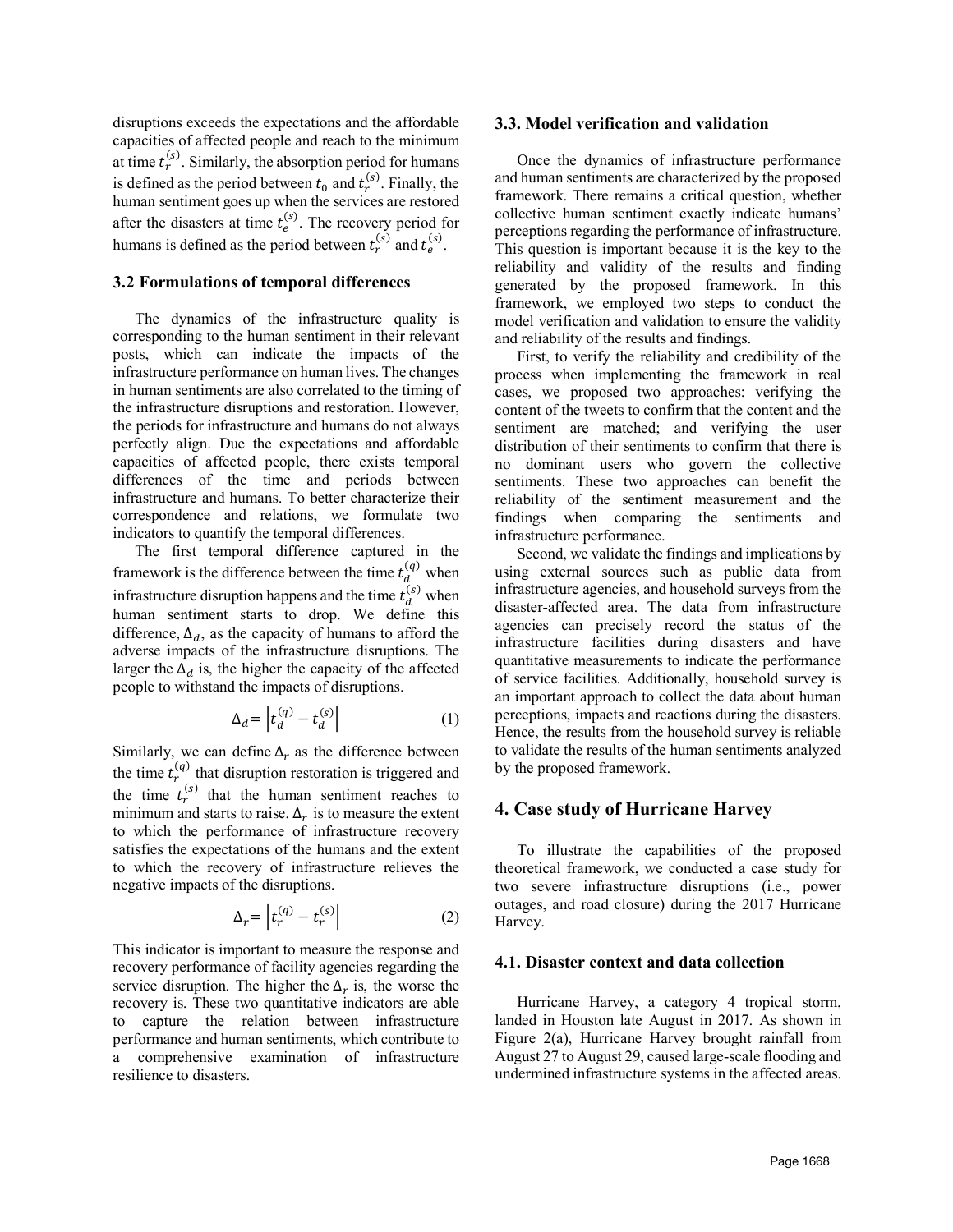

**Table 1. Filtering keywords and the sizes of the relevant data**

**Figure 2. Average rainfall in Houston (a) and number of tweets related to the infrastructure (b).**

Specifically, more than 200 road sections were closed due to flooding, and more than 100 thousand residents are experiencing power outage due to the devastation of transmission cables [24]. As such, power systems (a.k.a., electricity) and transportation systems are two of the most severely affected infrastructure systems during Hurricane Harvey.

To investigate the impacts of Hurricane Harvey during its entire life cycle, we collected the tweets generated by Houston residents before, during and after Hurricane Harvey (from August 22 to September 30). Twitter Power Track API allows us to define the rules based on the geographical information in the tweets, and the user localities in their profiles [25]. Thus, to have a complete picture of how humans behave in response to the disaster, we define bounding boxes to cover the entire Houston area, and also gather the tweets posted by the users whose profile locality is in Houston. Using these two criteria, we finally collected about 21 million tweets for studying human reactions on social media in the context of Hurricane Harvey.

To specifically examine the performance and human sentiments for electricity and transportation systems, we specified some relevant keywords to filter the tweets from our complete dataset (see Table 1). Meanwhile, using keywords for searching tweets may also induce some noises in which the tweets contain the keywords, but the content is irrelevant. To minimize the induced noises, we went through the unique tweets in the filtered datasets, identified some high-frequency noises which are distinguishable by some irrelevant keywords, and excluded these noises by adding rules in the filtering process. In addition, because we mainly focus on the performance and the societal impacts of the infrastructure systems during and a few days after the

disaster, we select the data one day before the disaster (August 26), three days during the disasters (from August 27 to August 29), and six days after the disaster (from August 30 to September 4).

Using both inclusion and exclusion keywords and the time period, we finally get more than 41 thousand tweets related to electricity systems and more than 83 thousand related to transportation systems. Figure 2(b) shows the number of relevant tweets generated by resident users each day during Hurricane Harvey. In general, the numbers of relevant tweets have similar trends as the intensity of the rainfall when Hurricane Harvey approached to Houston. However, the tweets related to transportation systems had quadrupled in the first day of the disaster, which indicates damages and human concerns related to transportation systems. The following sections will measure the human sentiments in these relevant tweets and analyze the relationship between infrastructure resilience and human sentiments.

#### **4.2. Human sentiments on social media**

Detecting sentiments for social media messages is an important component in the proposed framework. Human sentiments can be either categorical (e.g., positive, negative or neutral) or numerical (e.g., scores for representing the sentiment) [26]. With the development of sentiment analysis in the past decades, the methods for labeling the sentiments for texts are mainly in two types: supervised learning methods and lexicon-based methods. Supervised learning methods such as Support Vector Machine, Naive Bayes, and Maximum Entropy algorithms require labeling, training, and validation for detecting the sentiment for a set of data. Lexicon-based methods such as VADER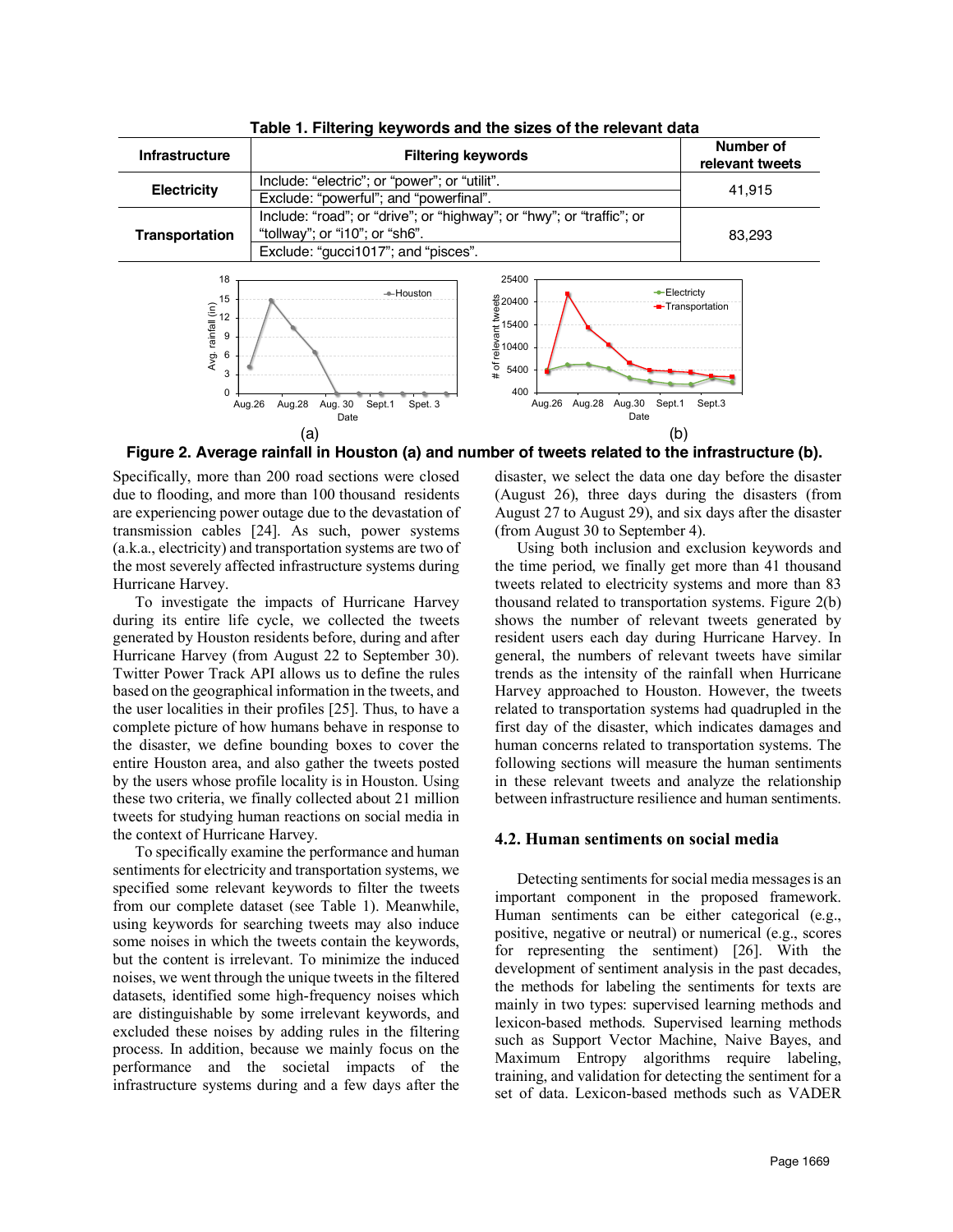

**Figure 3. Average sentiment scores of human reactions related to (a) electricity and (b) transportation on social media during Hurricane Harvey. The width of the line in both figures depends on the slope of the line. The lower the slope, the wider the line.** 



**Figure 4. The distribution of sentiment population on social media during (a) absorptive period (Aug.28 – Aug. 29) and (b) restorative period (Aug. 30 – Aug. 31). The density of the population in each diamond is normalized by the ratio of the population in two periods.** 

(Valence Aware Dictionary for sEntiment Reasoning) combine the dictionary of emotions where words are attributed to a given sentiment strength and predefined rules for classifying sentiments [26]. Recent studies tested both lexicon-based methods and supervised learning methods on Twitter data, and the lexicon-based methods show the high quality in the results.

The accuracy of VADER in Twitter data for hurricane context has been demonstrated in the study for Hurricane Sandy [27]. As such, this study employed the VADER Sentiment package, a lexicon and rule-based sentiment analysis library considering also lexical features of tweets such as sentiment-related acronyms and initialisms (e.g., LOL and WTF) [28]. VADER gives the sentiment scores between -1 (extremely negative sentiment) and +1 (extremely positive sentiment), with 0 values representing sentiment neutrality. To capture the collective sentiment across all social media activities each day, we averaged the sentiment scores for all relevant tweets generated each day and mapped the changes in the 10-day period.

As shown in Figure 3, the average sentiment scores for electricity system and transportation system have a similar trend. Starting from neutrality, the average sentiment scores went up first. It indicates that the infrastructure systems perform better than people's expectation, even though disruptions had happened at that time. However, the infrastructure systems reached the maximum of their absorptive capacity fast and broke down, which caused significant adverse impacts on affected people. Thus, human sentiments in relevant tweets declined rapidly in both figures. Then, after Hurricane Harvey dissipated and response actions such as maintenance applied, partial restoration of failure infrastructure systems make the services recovered. Human sentiments on social media were also dominated by highly positive messages when the infrastructure restarted functioning and then returned to neutrality. The inferences and findings from the results in this section will be validated in the following two sections.

Further, to characterize the sentiment of online users during the disasters, we need to convert the sentiment scores into categories for the tweets. As mentioned earlier, the sentiment scores detected using VADER approach ranges from  $-1$  to  $+1$ . We divided the scale of the score into three sections and classified the tweets into positive (from  $+0.33$  to  $+1$ ), neural (from -0.33 to  $+0.33$ ), and negative (from  $-1$  to  $-0.33$ ) categories based on their sentiment scores. Then, we calculated the ratio of the tweets in three categories for all online users. Figure 4 shows the population distribution with different ratios of positive, negative, and neutral tweets in absorption and restoration periods. Comparing the results in these two figures, we can find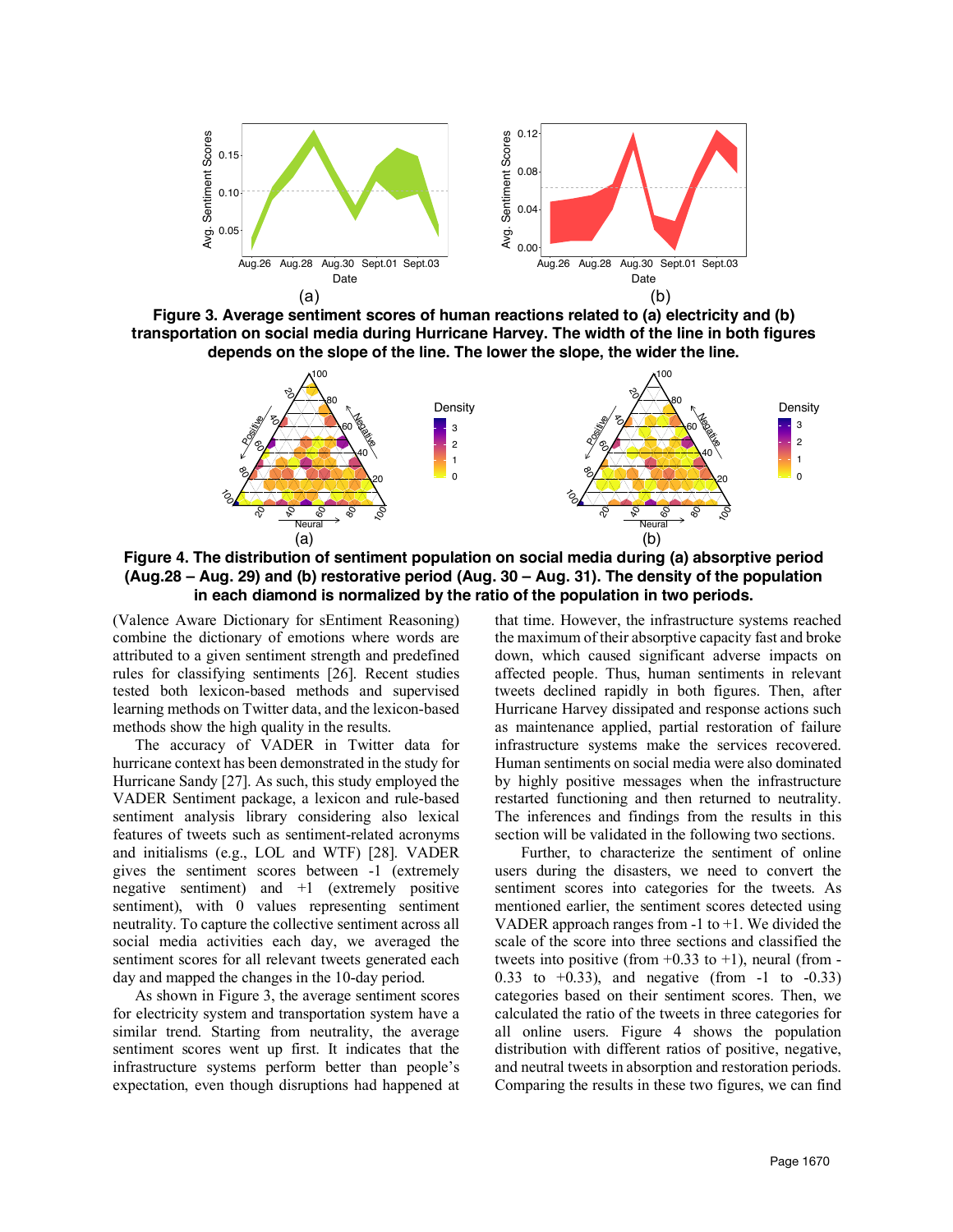| <b>Infrastructure</b> | <b>Date</b> | <b>Sentiment</b> | <b>Human Sentiment Reactions on Twitter</b>                                                                                       |
|-----------------------|-------------|------------------|-----------------------------------------------------------------------------------------------------------------------------------|
| <b>Electricity</b>    | Aug. 26     | Negative         | "Downed poles & power lines in the 3300 block of Ave I.<br>Roadway is shut down in the area. Harvey."                             |
|                       | Aug. 27     | Negative         | "It's all good til the storm knock the power out right b4 the damn fight.<br>Fuck you, Harvey."                                   |
|                       | Aug. 28     | Positive         | "My house didn't flood, the power didn't go out and we have plenty of<br>water I feel so blessed GOD IS GOOD!!!"                  |
|                       | Aug. 29     | Positive         | "House didn't flood, cars didn't flood, didn't lose electricity even once.<br>My family & neighbors are so fortunate, beyond the" |
|                       | Aug. 30     | Negative         | "houstonisd may not open Sept. 5. They are still evaluating. Some<br>schools have power issues, roof damage"                      |
|                       | Aug. 31     |                  |                                                                                                                                   |
|                       | Sept. 1     | Positive         | "Good Evening. If you are still without power, contact us with your<br>service address in a DM so I can investigate. Thanks."     |
|                       | Sept. 2     |                  |                                                                                                                                   |
|                       | Sept. 3     | Positive         | "Power is so mf good"                                                                                                             |

**Table 2. Infrastructure status carried by human sentiment reactions on social media**

that fewer people in the absorption period posted negative tweets, while the majority of the people in the restoration period have a large proportion of negative tweets. The results of the population's sentiments are consistent with the results for all relevant tweets. The results also imply that the average sentiment scores are derived from the affected population and not driven by some dominant Twitter accounts.

### **4.3. Graph-based text summarization**

A large number of relevant social media data were generated by disaster-affected people during the disaster. However, going through all relevant tweets to summarize the important situational information is time-consuming. As suggested by existing studies, important situational information tends to be repeated and retweeted many times on social media [29]. Accordingly, the tweets which contain important situational information will have high similarities with the other relevant tweets and also have lots of retweets. Based on these assumptions, a graph-based approach was adopted to capture critical situational information related to the infrastructure systems by identifying critical relevant tweets [25], [30].

First, all relevant tweets for an infrastructure system were represented by a vector using a latent space model, term-frequency-inverse-document frequency (tf-idf). Then, we calculated the pairwise cosine similarities among all tweet vectors. Doing so, we can construct a weighted semantic graph,  $G=(V(G), E(G), w)$ , in which the nodes represent the tweet vectors, the edges and the weights represent the similarities among the tweet vectors. Using the degree centrality in network theory, we can calculate the weighted degree centrality for each node and rank them to identify the critical tweets which have the highest degree centrality in the graph. Finally, we converted the critical tweet vectors back to the original tweets for reviewing the situational information contained in the tweets.

Table 2 shows the results of the graph-based text summarization for the situation related to the electricity systems during and after disasters. The sentiment categories labeled by the VADER package are also displayed for each critical tweet. The text summarization for transportation systems shows the same findings. To avoid redundancy, here, we only show the results for electricity systems. As implied by the results, the power outage caused by the disasters would lead to negative sentiment for affected people (situation on August 27). However, people would also have highly positive sentiment if the performance of the infrastructure exceeds their expectation (situation on August 28). When Hurricane Harvey dissipates, the power system was repaired in time and gradually restored. Therefore, the messages with highly positive sentiments on social media were growing and becoming dominant (situation on September 2 and 3). The results in Table 2 show that the human sentiment on social media is corresponding to the infrastructure status. Such relationship provides useful insights allowing us to assess the infrastructure resilience through consideration of human sentiments on social media.

#### **4.4. Framework calibration and validation**

 To validate the relation between human sentiments in relevant tweets and the infrastructure performance during Hurricane Harvey, we collected statistical data from infrastructure management agencies to make a comparison between average sentiment scores on social media and disruptive events in the built environment.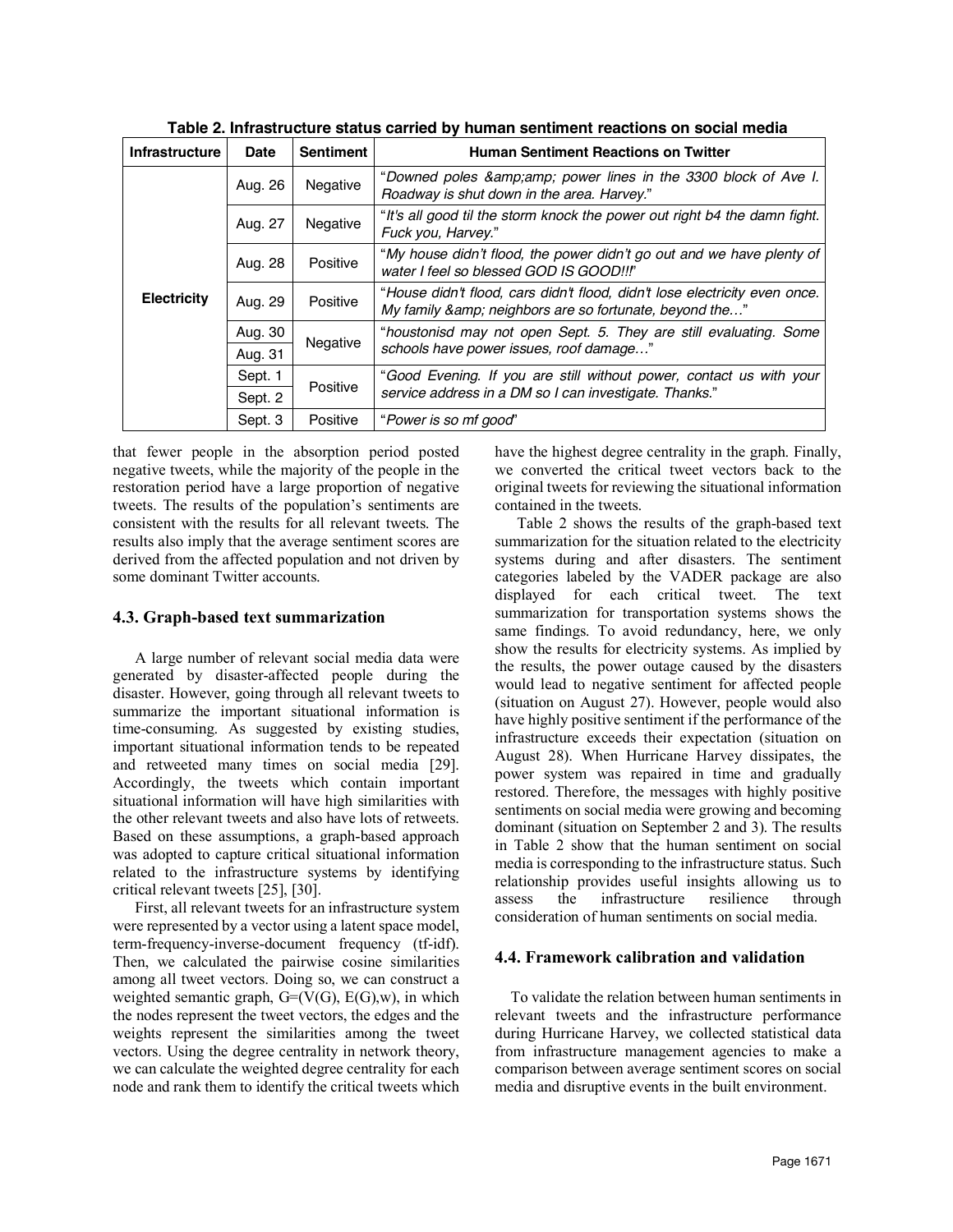

**Figure 5. Number of customer outages of CenterPoint Energy (a) and number of closed main roads (b) in Houston during Hurricane Harvey.**

The functioning of electricity systems mainly replies on the quality of the transmission and distribution service providers (TDSPs). In Houston, CenterPoint Energy serves as the area's TDSP and works with about 85 Retail electric providers (REPs) [31]. Thus, instead of customers' own REP, CenterPoint Energy takes the responsibility of the power services in Houston. Accordingly, we collected the data for the number of customers outages during Hurricane Harvey from the U.S. Department of Energy to examine the performance of the electricity systems in disasters (see Figure 5(a)) [32]. The number of power outages increased fast at the beginning of the disaster. That is a common situation in a lot of previous disasters [33]. Thus, the cutoff of the electricity did not lead to highly negative sentiments on social media. On the contrary, human sentiment increased because some areas that had experienced power outage in previous disasters had power during Hurricane Harvey. The performance of the power systems exceeds the expectations of the people in the affected area. However, when the power outage continuously expanded and persisted, people's sentiments on social media declined fast. Since the restoration of electricity systems was very efficient after Hurricane Harvey, human sentiment returned to growth.

To validate the results related to transportation systems, we gather the data about the closed roads in Houston from a partner of the City of Houston [34]. There are about 187 closure reports with the start and end dates of closure for the main roads in Houston. The period of a road closure includes the dates when the closure starts and ends. As shown in Figure 5(b), the number of closed roads increased along with the cumulative stress of Hurricane Harvey. During the first three days, the transportation systems absorbed most of the stress from the disaster, which leads to an increase in human sentiments on social media. However, in the following four days, the number of closed roads kept increasing and reached to a peak point on August 31. Hence, human sentiments on social media declined significantly and reached to the lowest point on August



#### **Figure 6. Residents Attitude about Priority for Investment in Transportation and Electricity systems**

31 as well. After the flood water receded, the number of closed roads decreased and the human sentiment correspondingly increased. Based on the observations, we find that the dynamics of human sentiments in social media activities correlate to the performance of the infrastructure systems during the disasters.

Considering the time that Hurricane Harvey approaches the area  $(t_0)$  as  $t_d^{(q)}$  for both infrastructure systems, we can define and measure  $\Delta_d$  measuring the difference between the infrastructure disruption start time  $t_d^{(q)}$  and the time sentiment start to drop  $t_d^{(s)}$ , which indicates that the disruption is exceeding absorption capacity. Results show that  $\Delta t_a$  for electricity is 3 days while for transportation it is 4 days. It indicates that the disruption in transportation has been more tolerable and/or expected for residents. Similarly, we can define and measure  $\Delta t_r$ , which is the difference between the time that disruption restoration is triggered  $t_r^{(q)}$  and the time that the corresponding human sentiment reaches to minimum and starts to raise  $t_r^{(s)}$ . For the case of Hurricane Harvey in the study area,  $\Delta t_r$ for electricity is equal 2 days while it equals 1 day for transportation. It indicates that the restoration of electricity has not been in accordance with human expectation compare to the restoration of transportation system. To better understand this phenomenon, we compared the findings of this study with a result of a household survey conducted by the authors following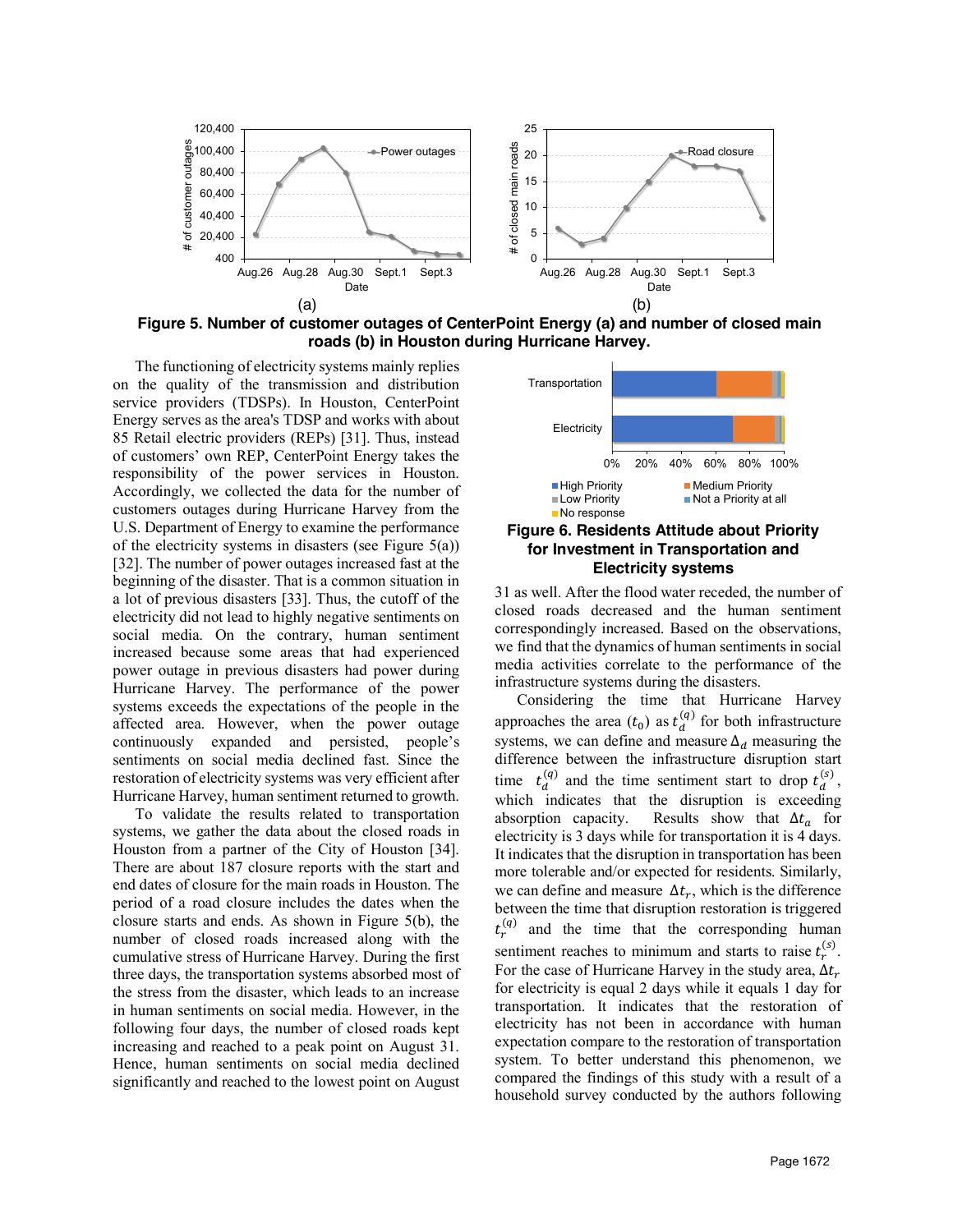Hurricane Harvey which investigates residents' attitude regarding investment priorities for infrastructure systems during recovery period of Harvey. The survey asks 209 individuals about their perceived priority of investment in different infrastructure systems. Figure 6 compares residents' attitudes regarding priority of investment in Transportation and Electricity. It can be seen that overall, residents support putting higher priority on electricity. It is aligned with the finding there is a need to invest to make electricity more resilient to meet the expectations of residents in future floods.

# **5. Concluding Remarks**

This paper proposed and tested a theoretical framework to integrate societal impacts of infrastructure disruptions for infrastructure resilience assessment. The application of the proposed framework was demonstrated in a case study of electricity and transportation systems in Houston during the 2017 Hurricane Harvey. The results show that the dynamics of human sentiments in relevant social media activities correlate to the performance of infrastructure systems in disasters. The findings contribute to a better understanding of infrastructure resilience and human mental and physical capacities under the stress of disaster disruptions. Assessing infrastructure resilience is inevitably a complex process in which human and infrastructure are dynamically involved and interact with each other. This study is a first attempt for structuring the complex relationships between human and infrastructure systems in disasters. The proposed framework can be generalized and integrated in the Smart City Digital Twin paradigm to enable monitoring and analysis of the performance of infrastructure in disasters. As such, the digital twin can not only have the digital version of physical facilities and environment, but also incorporate the digital version of humans in coping with the disruptions. Through the use of digital twin, in particularly, future studies can examine other disaster contexts and evaluate the universality of the human-infrastructure relation identified in case study.

Practically, the digital twin of smart cities incorporating human sentiment can allow infrastructure management agencies to better capture and respond to the disruptive events. The relationship between human sentiments and the infrastructure status can imply the capacities of vulnerable people to withstand the adverse impacts of the disasters. For example, the fact that the sentiment about electricity starts to drop in 3 days after the disruption shows that there is a need to plan to enhance the resilience in power system to avoid power outage for more than 3 days. Besides, the pace of restoration for electricity has not been aligned with residents' expectations, which should be considered in resilience enhancement and risk mitigation programs. In addition, the findings also provide evidence for prioritization of response and recovery actions. For example, as discussed in framework calibration section, the effects of power outages and road closures vary. People's endurance for the failure of transportation is more than their capacity for power outages in the studied case. Considering other evidences such as infrastructure interdependencies in the Smart City Digital Twin, the infrastructure management agencies can make better decisions on the allocation of their response and recovery efforts.

Although the proposed theoretical framework can capture empirical evidence for assessing infrastructure resilience, there are also some induced limitations. The most important limitation is that, human sentiments are measured from empirical datasets in past natural disasters and difficult to be incorporated in simulation. The smart city digital twin has a component of simulation to assess and examine the resilience capacities for optimized infrastructure systems. Further studies can extend this framework to quantify people's expectations for the performance of infrastructure systems in disasters and deal with the potential attacks such as cyber-attacks in digital twin.

# **6. Acknowledgements**

This material is based in part upon work supported by the National Science Foundation under Grant Number IIS-1759537, CMMI-1832662 and the Amazon Web Services (AWS) Machine Learning Award. Any opinions, findings, and conclusion or recommendations expressed in this material are those of the authors and do not necessarily reflect the views of the National Science Foundation and Amazon Web Services (AWS).

# **7. References**

[1] M. Ouyang and Y. Fang, "A Mathematical Framework to Optimize Critical Infrastructure Resilience against Intentional Attacks," *Comput. Civ. Infrastruct. Eng.*, vol. 32, no. 11, pp. 909–929, 2017.

[2] D. Singh, M. Tsiang, B. Rajaratnam, and N. S. Diffenbaugh, "Observed changes in extreme wet and dry spells during the south Asian summer monsoon season," *Nat. Clim. Chang.*, 2014.

[3] M. Bruneau et al., "A Framework to Quantitatively Assess and Enhance the Seismic Resilience of Communities," *Earthq. Spectra*, vol. 19, no. 4, pp. 733–752, Nov. 2003.

[4] A. A. Ghorbani and E. Bagheri, "The state of the art in critical infrastructure protection: a framework for convergence," *Int. J. Crit. Infrastructures*, vol. 4, no. 3, p. 215, 2008.